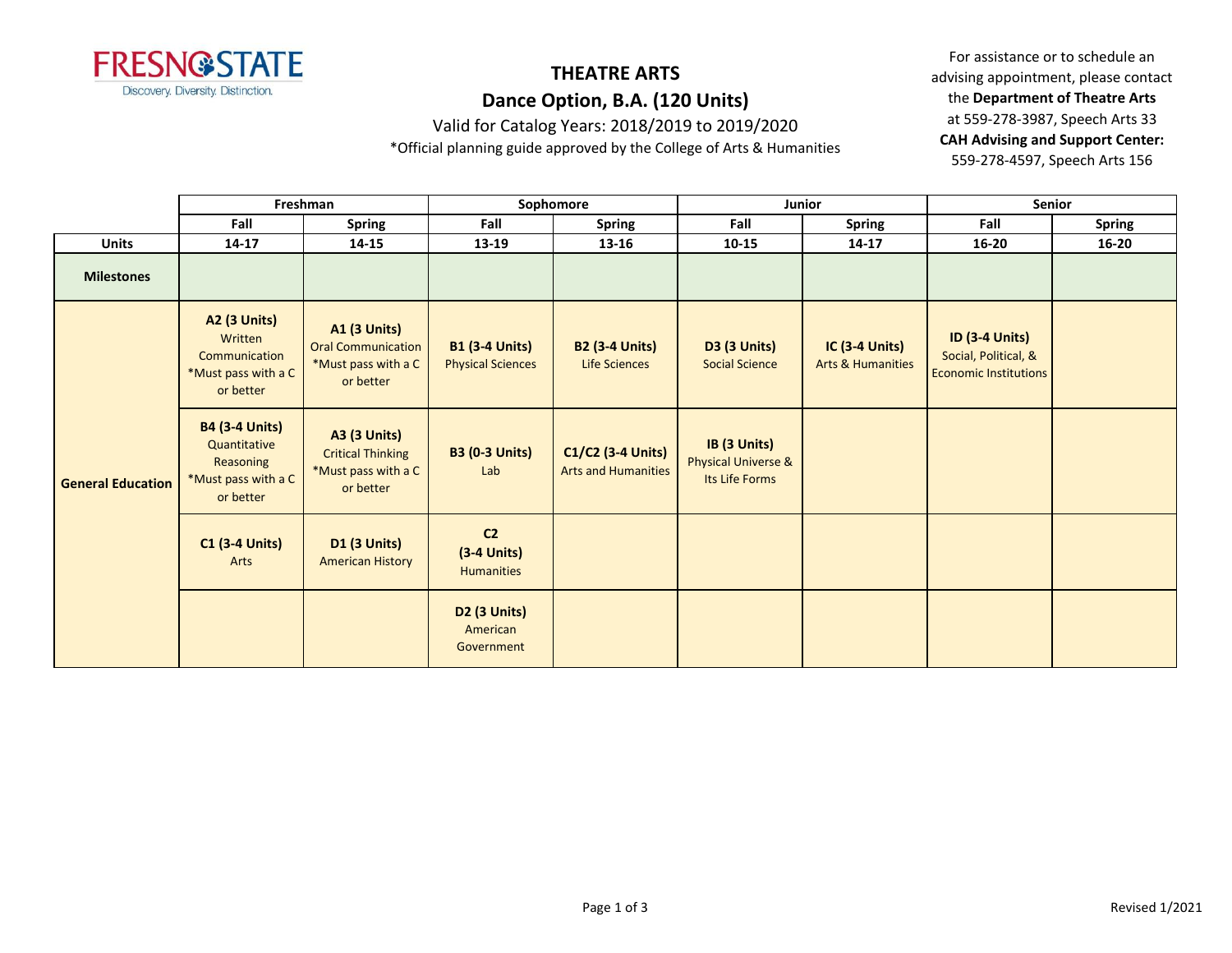

# **THEATRE ARTS**

## **Dance Option, B.A. (120 Units)**

Valid for Catalog Years: 2018/2019 to 2019/2020

\*Official planning guide approved by the College of Arts & Humanities

|              | Freshman                                                     |                                                              | Sophomore                                                                                                      |                                                                                                                                                                                           |                                                              | Junior                                                       | Senior                                                       |                                                                                  |  |
|--------------|--------------------------------------------------------------|--------------------------------------------------------------|----------------------------------------------------------------------------------------------------------------|-------------------------------------------------------------------------------------------------------------------------------------------------------------------------------------------|--------------------------------------------------------------|--------------------------------------------------------------|--------------------------------------------------------------|----------------------------------------------------------------------------------|--|
|              | Fall                                                         | <b>Spring</b>                                                | Fall                                                                                                           | <b>Spring</b>                                                                                                                                                                             | Fall                                                         | <b>Spring</b>                                                | Fall                                                         | <b>Spring</b>                                                                    |  |
| <b>Units</b> | 14-17                                                        | 14-15                                                        | 13-19                                                                                                          | 13-16                                                                                                                                                                                     | 10-15                                                        | 14-17                                                        | 16-20                                                        | $16 - 20$                                                                        |  |
| <b>Major</b> | <b>DANCE 170</b><br>(3 Units)                                | <b>DRAMA 34</b><br>(3 Units)                                 | <b>GE Area E</b><br><b>DANCE 70</b><br>(3 Units)<br>Lifelong<br><b>Understanding &amp; Self</b><br>Development | <b>DRAMA 134B</b><br>(3 Units)<br>[Pre-Req: DRAMA 34]<br><b>OR</b><br>DRAMA 181B<br>(3 Units)<br>OR<br><b>DRAMA 182A</b><br>(3 Units)<br>[Pre-Req: DRAMA 34<br>or<br><b>DRAMA 134A/B]</b> | <b>DANCE 166</b><br>(2 Units)                                | <b>DANCE 20</b><br>(3 Units)                                 | <b>DANCE 160</b><br>(3 Units)                                | <b>DANCE 171</b><br>(3 Units)<br>[Pre-Req: GE<br>Foundation & Breadth<br>Area C] |  |
|              | <b>DANCE 115</b><br>$(1$ Unit)                               | <b>DANCE 115</b><br>$(1$ Unit)                               | <b>DANCE</b><br>117A/B/C/D<br>OR 158A/B/C/D<br>$(1-2$ Units)                                                   | <b>DRAMA 33</b><br>(3 Units)                                                                                                                                                              | <b>DANCE 115</b><br>$(1$ Unit)                               | <b>DANCE 159</b><br>(3 Units)                                | <b>DANCE 164</b><br>(3 Units)                                | <b>DANCE</b><br>117A/B/C/D<br>OR 158A/B/C/D<br>$(1-2$ Units)                     |  |
|              | <b>DANCE</b><br>117A/B/C/D<br>OR 158A/B/C/D<br>$(1-2$ Units) | <b>DANCE</b><br>117A/B/C/D<br>OR 158A/B/C/D<br>$(1-2$ Units) |                                                                                                                | <b>DANCE</b><br>117A/B/C/D<br>OR 158A/B/C/D<br>$(1-2$ Units)                                                                                                                              | <b>DANCE</b><br>117A/B/C/D<br>OR 158A/B/C/D<br>$(1-2$ Units) | <b>DANCE 115</b><br>$(1$ Unit)                               | <b>DANCE</b><br>117A/B/C/D<br>OR 158A/B/C/D<br>$(1-2$ Units) |                                                                                  |  |
|              |                                                              |                                                              |                                                                                                                |                                                                                                                                                                                           |                                                              | <b>DANCE</b><br>117A/B/C/D<br>OR 158A/B/C/D<br>$(1-2$ Units) |                                                              |                                                                                  |  |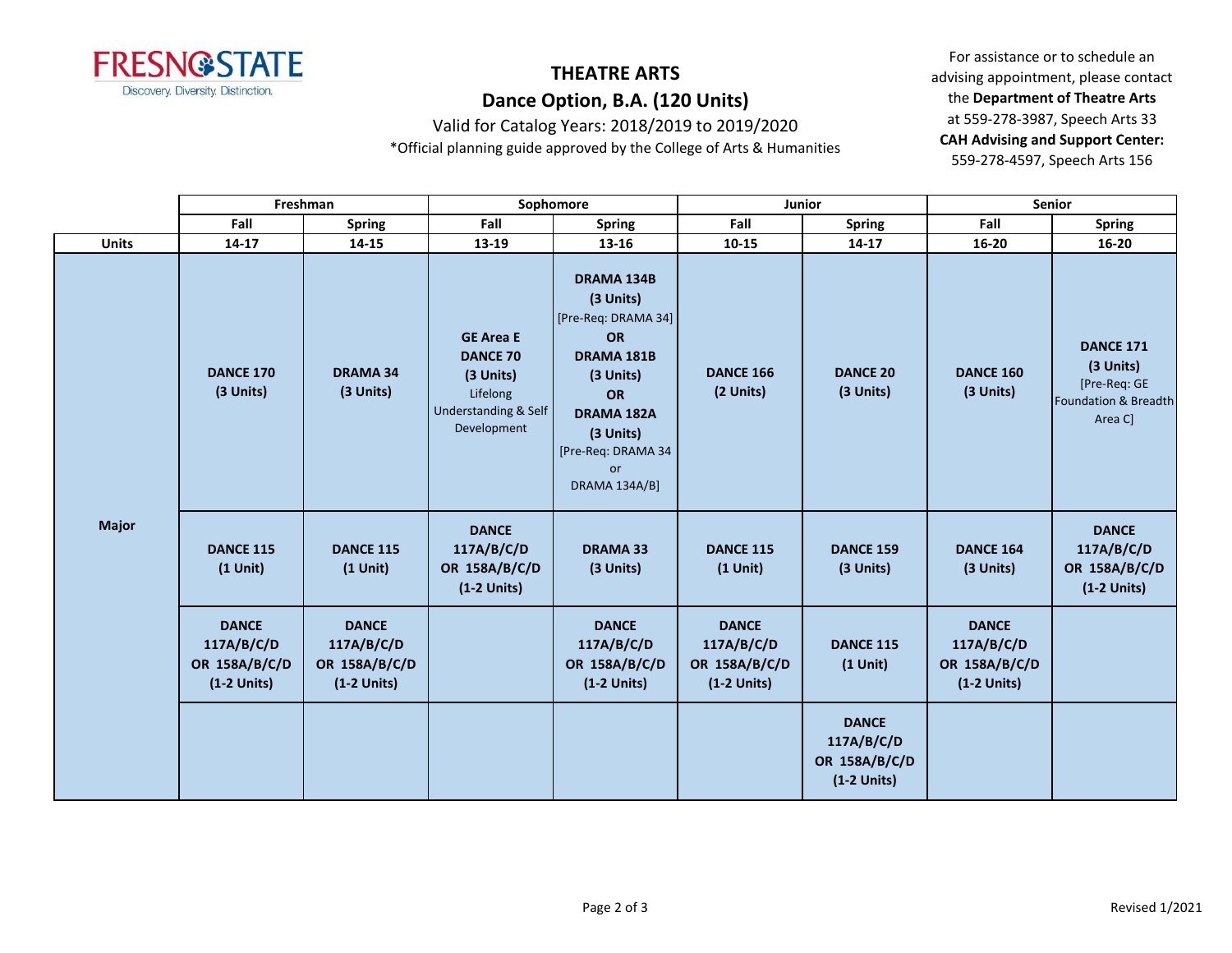

# **THEATRE ARTS**

## **Dance Option, B.A. (120 Units)**

Valid for Catalog Years: 2018/2019 to 2019/2020

\*Official planning guide approved by the College of Arts & Humanities

For assistance or to schedule an advising appointment, please contact the **Department of Theatre Arts** at 559-278-3987, Speech Arts 33 **CAH Advising and Support Center:**  559-278-4597, Speech Arts 156

|                                 |           | Freshman      | Sophomore |               | Junior                                                                                                                  |                 | Senior          |                                                 |
|---------------------------------|-----------|---------------|-----------|---------------|-------------------------------------------------------------------------------------------------------------------------|-----------------|-----------------|-------------------------------------------------|
|                                 | Fall      | <b>Spring</b> | Fall      | <b>Spring</b> | Fall                                                                                                                    | Spring          | Fall            | <b>Spring</b>                                   |
| <b>Units</b>                    | $14 - 17$ | 14-15         | 13-19     | $13 - 16$     | $10 - 15$                                                                                                               | $14 - 17$       | $16 - 20$       | $16 - 20$                                       |
| <b>Additional</b><br>Graduation |           |               |           |               | <b>UDWS (0-4 Units)</b><br>*Upper Division<br><b>Writing Exam</b><br>OR "W" Course (must<br>pass with a C or<br>better) | <b>Elective</b> | <b>Elective</b> | MI (3 Units)<br>Multicultural/<br>International |
| <b>Requirements</b>             |           |               |           |               |                                                                                                                         |                 | <b>Elective</b> | <b>Elective</b>                                 |
|                                 |           |               |           |               |                                                                                                                         |                 |                 | <b>Elective</b>                                 |
|                                 |           |               |           |               |                                                                                                                         |                 |                 | <b>Elective</b>                                 |

#### **FOOTNOTES:**

**Prerequisites/Corequisites:** Other restrictions may apply. Please see your course catalog for detailed prerequisite/corequisite requirements.

**Grade Requirements:** CR/NC grading is not permitted in the Theatre Arts major.

**Dance Technique:** A maximum of 12 units of dance technique courses (117, 118, 155, 158) may be credited toward the minimum B.A. graduation requirement of 120 units.

**DANCE 117 (6 units):** Must enroll in one section each semester.

**DANCE 158 (6 units):** Must enroll in one section each semester.

Electives (21-24 units): Units in this area may be used toward a double major or minor. Students must earn a minimum of 120 units total to graduate. The number of required elective units may vary, depending on the amount of units earned from major and GE courses.

**Upper Division Writing Skills requirement (UDWS):** All undergraduate students must demonstrate competency in writing skills by passing the Upper Division Writing Exam (UDWE) or by obtaining a C or better in an approved upper division writing course, identified by the letter "W."

Substitutions: If substitutions/exceptions/waivers are made for any major courses that also meet GE and/or the Multicultural/International graduation requirement, the student is responsible for completing additional courses to satisfy the respective areas (GE and/or MI). This also includes the upperdivision writing requirement.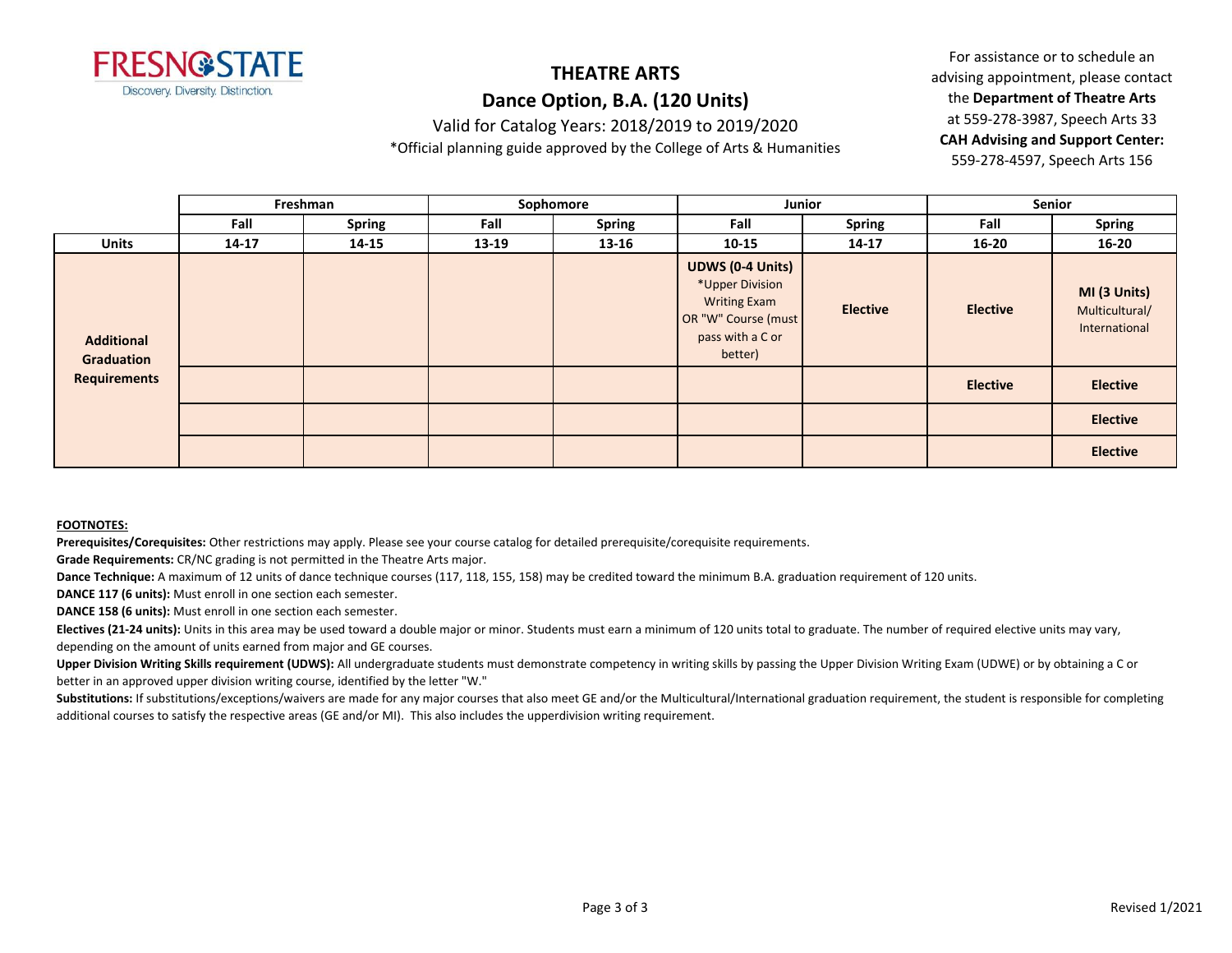

## **THEATRE ARTS Dance Option, B.A. (120 Units)**

Valid for Catalog Years: 2004/2005 to 2017/2018

\*Official planning guide approved by the College of Arts & Humanities

|                             | Freshman                                                                               |                                                                                      | Sophomore                                            |                                                 | Junior                                                |                                                       | <b>Senior</b>                                                                 |                                                 |
|-----------------------------|----------------------------------------------------------------------------------------|--------------------------------------------------------------------------------------|------------------------------------------------------|-------------------------------------------------|-------------------------------------------------------|-------------------------------------------------------|-------------------------------------------------------------------------------|-------------------------------------------------|
|                             | Fall                                                                                   | <b>Spring</b>                                                                        | Fall                                                 | <b>Spring</b>                                   | Fall                                                  | <b>Spring</b>                                         | Fall                                                                          | <b>Spring</b>                                   |
| <b>Units</b>                | 14-17                                                                                  | 14-15                                                                                | 13-19                                                | 13-16                                           | $10 - 15$                                             | $14 - 17$                                             | $16 - 20$                                                                     | $16 - 20$                                       |
| General<br><b>Education</b> | AZ (3 UNITS)<br>Written<br>Communication<br>*Must pass with a C or                     | <b>A1 (3 Units)</b><br><b>Oral Communication</b><br>*Must pass with a C<br>or better | <b>B1 (3-4 Units)</b><br><b>Physical Sciences</b>    | <b>B2 (3-4 Units)</b><br>Life Sciences          | <b>D3 (3 Units)</b><br><b>Social Science</b>          | <b>IC (3-4 Units)</b><br><b>Arts &amp; Humanities</b> | <b>ID (3-4 Units)</b><br>Social, Political, &<br><b>Economic Institutions</b> | MI (3 Units)<br>Multicultural/<br>International |
|                             | <b>B4 (3-4 Units)</b><br>Quantitative<br>Reasoning<br>*Must pass with a C or<br>hetter | <b>A3 (3 Units)</b><br><b>Critical Thinking</b><br>*Must pass with a C<br>or better  | <b>B3 (0-3 Units)</b><br>Lab                         | C1/C2 (3-4 Units)<br><b>Arts and Humanities</b> | IB (3 Units)<br>Physical Universe &<br>Its Life Forms |                                                       |                                                                               |                                                 |
|                             | <b>C1 (3-4 Units)</b><br>Arts                                                          | <b>D1 (3 Units)</b><br><b>American History</b>                                       | C <sub>2</sub><br>$(3-4$ Units)<br><b>Humanities</b> |                                                 |                                                       |                                                       |                                                                               |                                                 |
|                             |                                                                                        |                                                                                      | <b>D2 (3 Units)</b><br>American<br>Government        |                                                 |                                                       |                                                       |                                                                               |                                                 |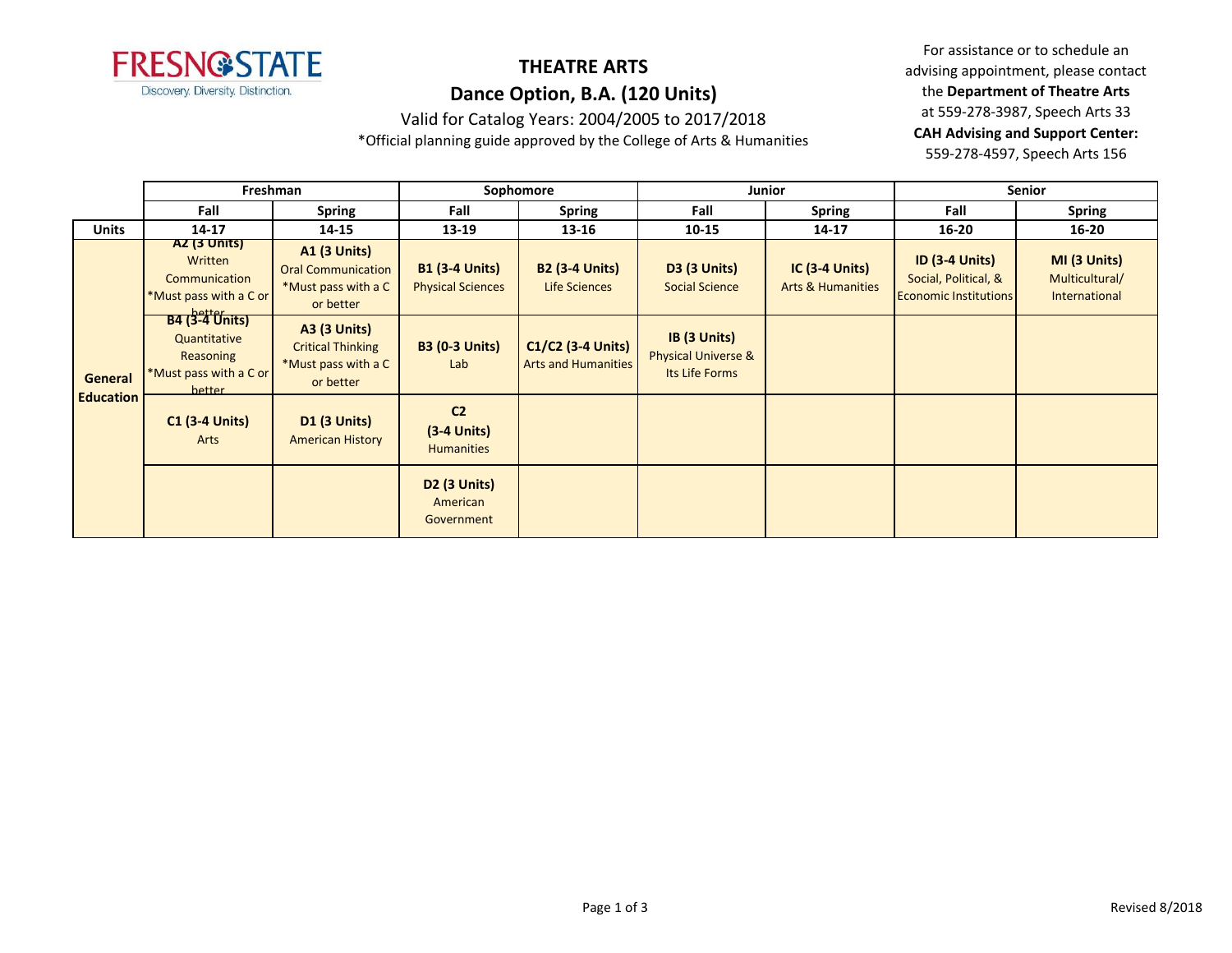

# **THEATRE ARTS Dance Option, B.A. (120 Units)**

Valid for Catalog Years: 2004/2005 to 2017/2018

\*Official planning guide approved by the College of Arts & Humanities

|                                  | Freshman                                                            |                                | Sophomore                                                                                                       |                                                                                                                                                                                   | Junior                                                                                                                  |                                                    | <b>Senior</b>                                                |                                                                     |
|----------------------------------|---------------------------------------------------------------------|--------------------------------|-----------------------------------------------------------------------------------------------------------------|-----------------------------------------------------------------------------------------------------------------------------------------------------------------------------------|-------------------------------------------------------------------------------------------------------------------------|----------------------------------------------------|--------------------------------------------------------------|---------------------------------------------------------------------|
|                                  | Fall                                                                | <b>Spring</b>                  | Fall                                                                                                            | <b>Spring</b>                                                                                                                                                                     | Fall                                                                                                                    | <b>Spring</b>                                      | Fall                                                         | <b>Spring</b>                                                       |
| <b>Units</b>                     | $14 - 17$                                                           | $14 - 15$                      | 13-19                                                                                                           | 13-16                                                                                                                                                                             | $10 - 15$                                                                                                               | $14 - 17$                                          | 16-20                                                        | $16 - 20$                                                           |
| <b>Major</b><br><b>Electives</b> | DANCE 170 (3 Units) DRAMA 34 (3 Units)                              |                                | <b>GE Area E</b><br><b>DANCE 70 (3)</b><br>Units)<br>Lifelong<br><b>Understanding &amp; Self</b><br>Development | DRAMA 134B<br>(3 Units)<br>[Pre-Req: DRAMA<br>$34$ ]<br><b>OR</b><br>DRAMA 181B<br>(3 Units)<br>OR<br>DRAMA 182A<br>(3 Units)<br>[Pre-Req: DRAMA 34<br><b>or</b><br>DRAMA 134A/B] | DANCE 166 (2 Units) DANCE 20 (3 Units)                                                                                  |                                                    | <b>DANCE 160 (3)</b><br>Units)                               | DANCE 171 (3 Units)<br>[Pre-Req: GE Foundation<br>& Breadth Area C] |
|                                  | DANCE 115 (1 Unit)   DANCE 115 (1 Unit)                             |                                | <b>DANCE</b><br>117A/B/C/D<br>OR 158A/B/C/D<br>$(1-2$ Units)                                                    | <b>DRAMA 33 (3)</b><br>Units)                                                                                                                                                     |                                                                                                                         | DANCE 115 (1 Unit) DANCE 159 (3 Units)             | <b>DANCE 164 (3)</b><br>Units)                               | DANCE 117A/B/C/D<br>OR 158A/B/C/D<br>$(1-2$ Units)                  |
|                                  | DANCE 117A/B/C/D DANCE 117A/B/C/D<br>OR 158A/B/C/D<br>$(1-2$ Units) | OR 158A/B/C/D<br>$(1-2$ Units) |                                                                                                                 | <b>DANCE</b><br>117A/B/C/D<br>OR 158A/B/C/D<br>$(1-2$ Units)                                                                                                                      | DANCE 117A/B/C/D<br>OR 158A/B/C/D<br>$(1-2$ Units)                                                                      | <b>DANCE 115 (1 Unit)</b>                          | <b>DANCE</b><br>117A/B/C/D<br>OR 158A/B/C/D<br>$(1-2$ Units) |                                                                     |
|                                  |                                                                     |                                |                                                                                                                 |                                                                                                                                                                                   |                                                                                                                         | DANCE 117A/B/C/D<br>OR 158A/B/C/D<br>$(1-2$ Units) |                                                              |                                                                     |
|                                  |                                                                     |                                |                                                                                                                 |                                                                                                                                                                                   | <b>UDWS (0-4 Units)</b><br>*Upper Division<br><b>Writing Exam</b><br>OR "W" Course (must<br>pass with a C or<br>better) | <b>Elective</b>                                    | <b>Elective</b>                                              | <b>Elective</b>                                                     |
|                                  |                                                                     |                                |                                                                                                                 |                                                                                                                                                                                   |                                                                                                                         |                                                    | <b>Elective</b>                                              | <b>Elective</b>                                                     |
|                                  |                                                                     |                                |                                                                                                                 |                                                                                                                                                                                   |                                                                                                                         |                                                    |                                                              | <b>Elective</b>                                                     |